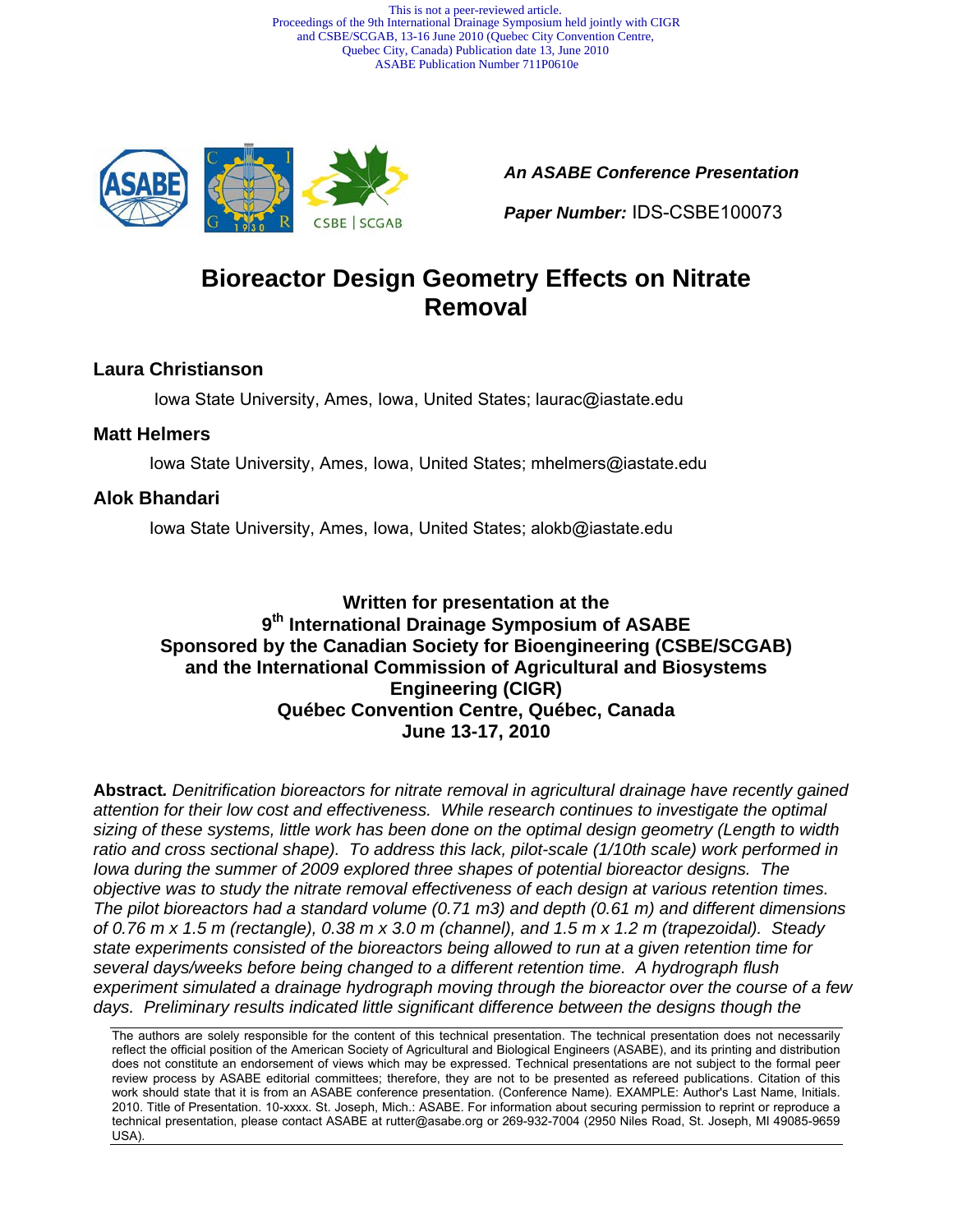*channel design seems to provide the most consistent results between the two experiments. Further analysis of this data is expected to guide future full-scale denitrification bioreactor designs.* 

*Keywords.* Water quality, Drainage, Nitrate, Bioreactor, Denitrification, Design.

The authors are solely responsible for the content of this technical presentation. The technical presentation does not necessarily reflect the official position of the American Society of Agricultural and Biological Engineers (ASABE), and its printing and distribution does not constitute an endorsement of views which may be expressed. Technical presentations are not subject to the formal peer review process by ASABE editorial committees; therefore, they are not to be presented as refereed publications. Citation of this work should state that it is from an ASABE conference presentation. (Conference Name). EXAMPLE: Author's Last Name, Initials. 2010. Title of Presentation. 10 xxxx. St. Joseph, Mich.: ASABE. For information about securing permission to reprint or reproduce a technical presentation, please contact ASABE at rutter@asabe.org or 269-932-7004 (2950 Niles Road, St. Joseph, MI 49085-9659 USA).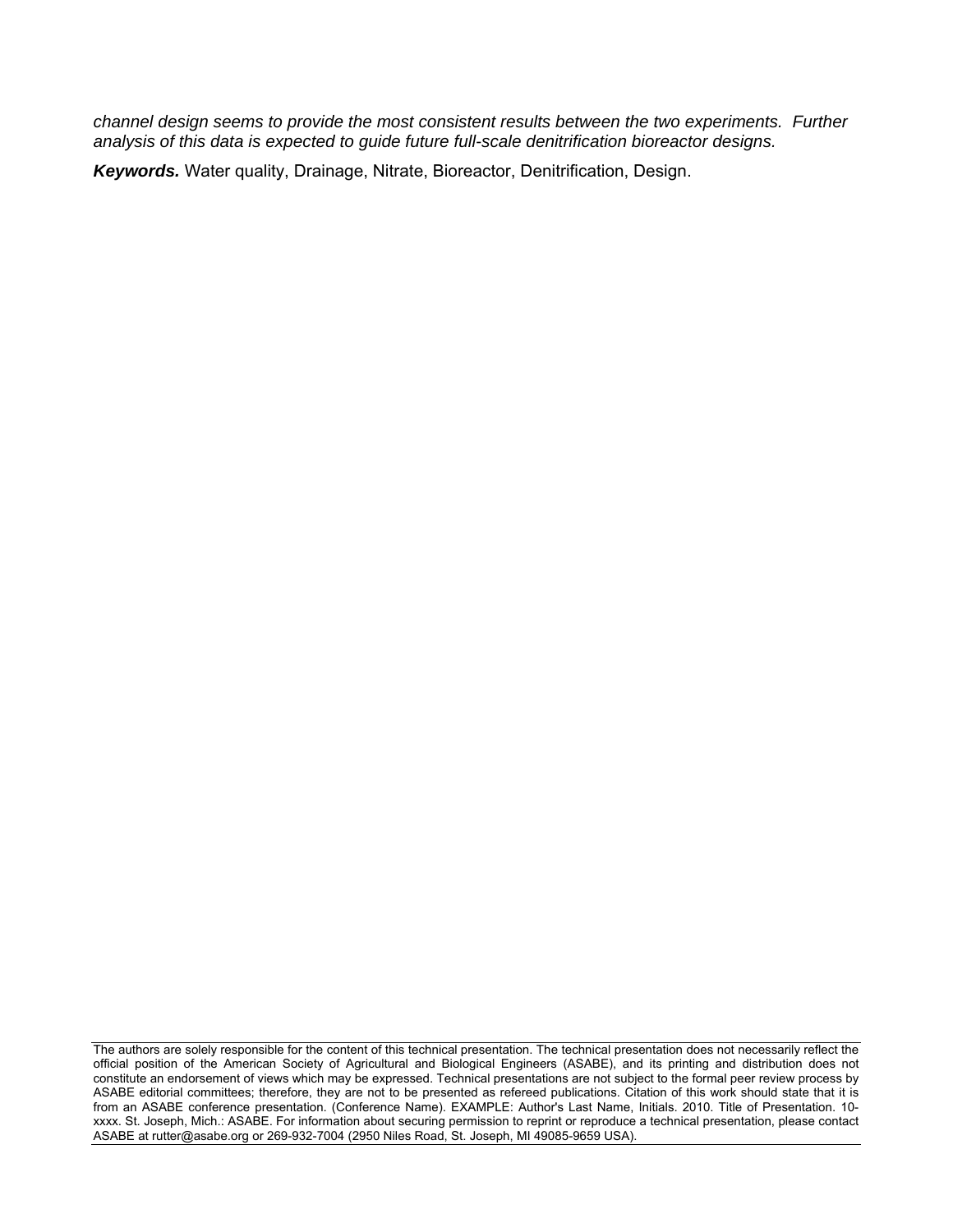# **Introduction**

Intensively drained agricultural systems in the US Midwest have precipitated water quality concerns in the Mississippi River basin. Nitrate losses from these systems lead to decreased water quality locally (Keeney and DeLucca, 1993) as well as nationally. The seasonal hypoxic zone in the Gulf of Mexico is thought to be due in large part to nitrate losses from Midwestern agriculture (Rabalais et al. 1996; USGS 2000).

In order to reduce this local and national concern, water quality, commodity and governmental groups have recently shown interest in denitrification bioreactors, a new field-scale nitrate reduction technology. This technology is promising in terms of nitrate removal with Chun et al (2009) finding nearly 50% mass nitrate-N reduction for a square bioreactor and Jaynes et al (2008) reporting a 55% mass reduction for agricultural denitrification walls. Moreover, Van Driel et al. (2006) noted bioreactors could provide nitrate removal rates an order of magnitude higher than wetlands. Because there have been a variety of denitrification designs implemented in the Midwest, it may be difficult to compare results due to this variability.

Current design procedures in Iowa allow determination of a required bioreactor volume, but there has been no evaluation of bioreactor design geometry (i.e. length to width ratio or cross-sectional shape). As interest in denitrification bioreactors continues to grow, design standardization is necessary to improve effectiveness of field scale reactors. Field data has shown that long, narrow bioreactors and wider, more rectangular bioreactors are both able to remove nitrate but it is not known which design provides greatest efficiency per given volume or retention time. Moreover, it is possible that a trapezoidal cross-section would provide more consistent retention times than a rectangular cross-section due to higher flow velocities at low flow rates. The objective of this study was to investigate the nitrate removal effectiveness of different design geometries at various retention times and hydraulic loadings.

### **Methods**

Three pilot scale designs were constructed with plywood and installed on ISU's Agronomy/Agricultural Engineering Research Farm, Ames, Iowa to test the effectiveness of different bioreactor geometry (Figure 1). These pilot bioreactors were 1:10 field scale based on surface footprint and had a standard total woodchip volume (0.71 m3) and depth (0.6 m). The flow rates were controlled using valves and the water depth was controlled using an upturned PVC elbow and extension piece at the outlet side of the boxes. The 60 cm depth of woodchips in each box was covered with geofabric and approximately 10 cm soil. Between five and twelve 1.5 inch diameter PVC monitoring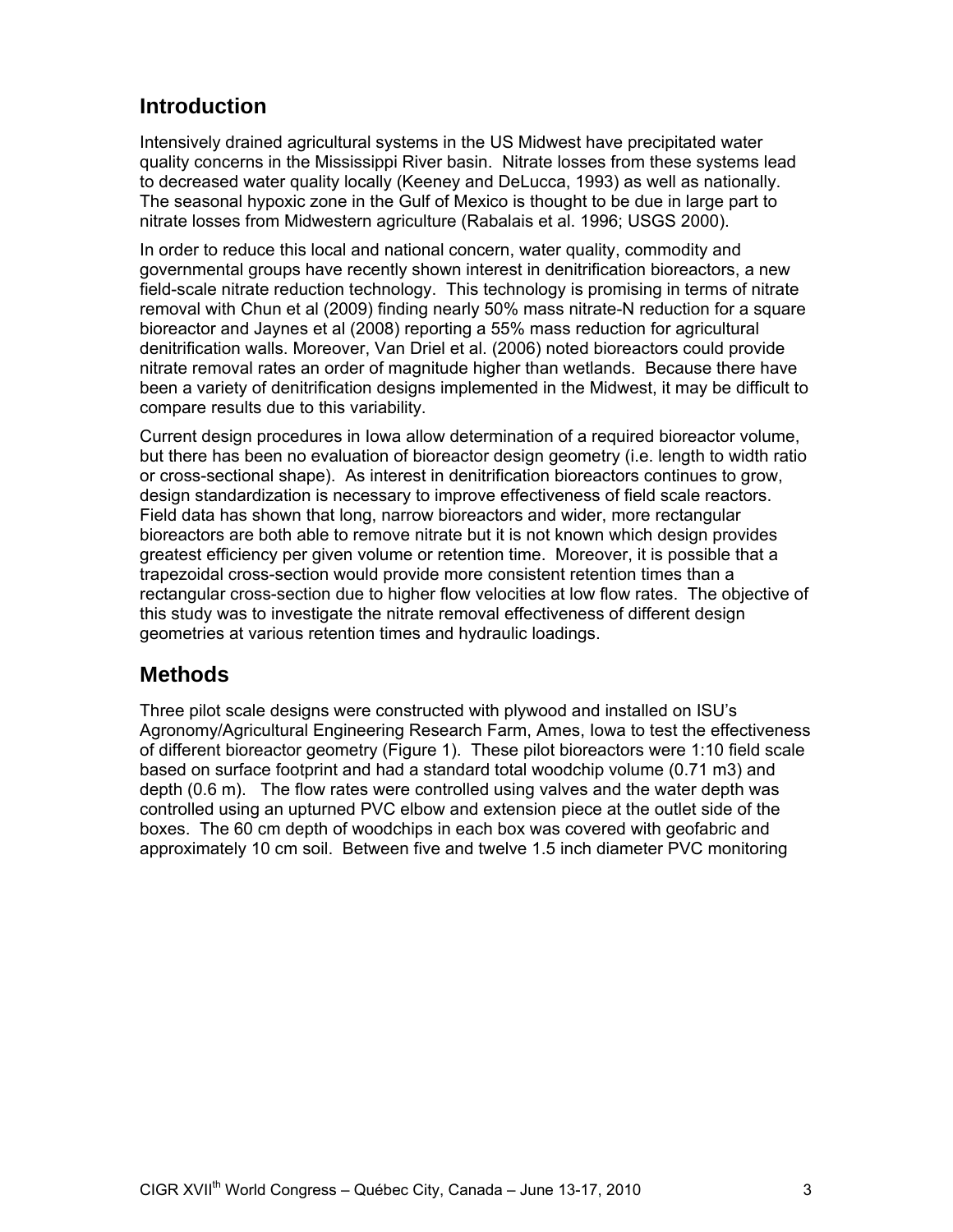

Figure 1. Schematic of three pilot bioreactors (all dimensions are in meters).

wells were installed in each bioreactor. Flow to the bioreactors was supplied from an underground tile drainage reservoir with a submersible pump and buried PVC plumbing. Flow meters (Neptune™ T-10) were used at the outlet side of the bioreactor to determine total outflow. The experiments used for this work were performed during June - August 2009.

The steady state experiment, consisted of allowing all three bioreactors to equilibrate for at least a week at the retention times of 1.5, 4, 8, and >10 hours. Flow into the reactors was gradually decreased over the course of several months to provide a range of retention times and evaluate associated nitrate removal rates. Note the cross-sectional area and, therefore, the active flow volume of the trapezoidal design was smaller at the evaluated flow depth (approximately 28 cm) than the other two designs. Thus, the flow rate for this design had to be lower in order to obtain a consistent retention time among all three designs. Effluent and monitoring well samples were collected and analyzed for nitrate and sulphate (Lachat™ Quick-Chem 8000), while probes were used to measure ORP, DO, pH, temperature and the depth to water surface in the wells (WTW® 3300i pH/mV Field Meter and WTW® SenTix ORP Electrode Probe, Fisher Scientific Accumet® AP74; Solinst® water level meter Model 101). The main transformative process of the influent nitrate-nitrogen was assumed to be denitrification. The presence of denitrifying conditions was verified by the oxidation-reduction potential measurements as well as dissolved oxygen measurements (data not shown).

The hydrograph experiment was modeled after a drainage hydrograph from a monitored site in Iowa. Retention times of less than 4 hours to greater than 10 hours were used over the approximately three day simulated event. Each retention time was maintained for at least one pore volume before the flow rate was changed to simulate the next stage of the hydrograph. Influent and effluent samples were taken before the retention time was changed for the next hydrograph stage and were analyzed for nitrate.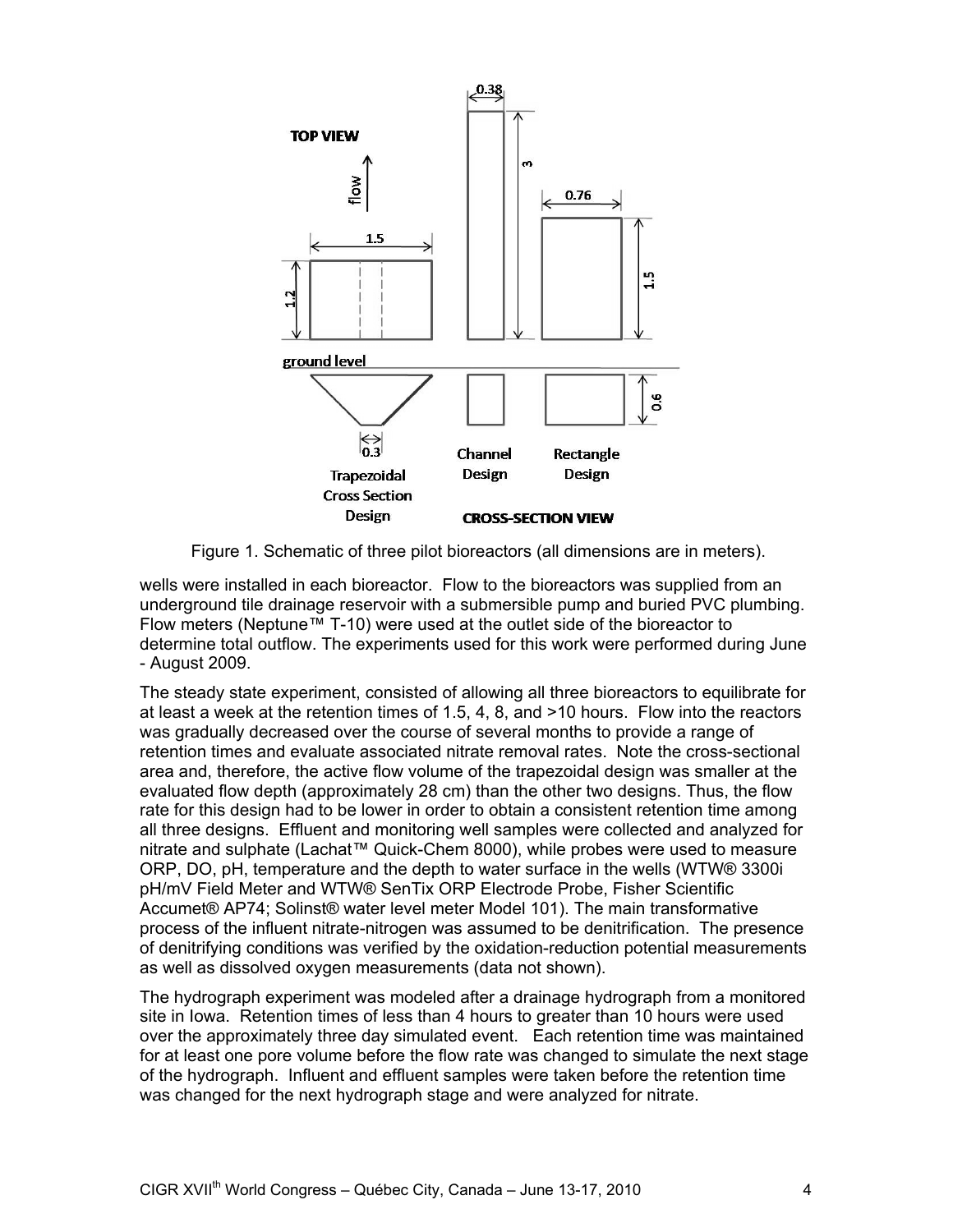The data from these experiments were statistically analyzed using the general linear model in sas with significance determined using a tukey-kramer analysis ( $\alpha$  = 0.05). Least squares means (lsms) were used rather than a simple means procedure because of the unbalanced experimental design caused by unequal numbers of samples at each retention time for each design geometry. The lsm procedure allows for datasets to be centered to account for an unbalanced design.

# **Results and Discussion**

For the steady state experiment, the nitrate removals between the three designs did not appear to be different based on a graph of the retention time versus percent nitrate mass reduction. However, considering each hour of retention separately, there were significant differences between the designs (table 1). Each categorical hour of retention was obtained by rounding the actual retention times; the value of 1 hour of retention consisted of data from 0.50 to 1.49 hours. At three and four hours of retention the trapezoidal design removed significantly more nitrate than the channel design. There were no significant differences for the other retention time values between the designs.

The steady state experiment results showed a positive linear correlation between retention time and percent nitrate mass reduction. As the retention time increased, the least squares means also increased for each design. The only exception to this is the channel design at

| $Lsm$ percent no <sub>3</sub> <sup>n</sup> mass reduction |                  |                    |  |
|-----------------------------------------------------------|------------------|--------------------|--|
| Channel design                                            | Rectangle design | Trapezoidal design |  |
| Na                                                        | 12.7 $(a)$       | 10.6(a)            |  |
| 20.3(a)                                                   | Na               | 28.4(b)            |  |
| 25.1(a)                                                   | $30.9$ (ab)      | 35.5(b)            |  |
| 23.0(a)                                                   | 34.4(a)          | 45.0(a)            |  |
| Na                                                        | 45.1(a)          | 44.9(a)            |  |
| 78.6 (a)                                                  | 73.6(a)          | 86.4(a)            |  |
|                                                           |                  |                    |  |

Table 1. Percent mass no $_3$ <sup>n</sup> reduction by categorical retention time values for the steady state pilot bioreactor experiment (lsm is least squares mean averages; lsms with the same letter are not significantly different within a given row).

Four to five hours though these values of 25.1 and 23.0% may not be significantly different from each other.

Averaging across all retention times using the lsms procedure, the steady state experiments showed the channel and trapezoidal designs did not differ in percent reductions, but they both had significantly higher removals than the rectangular design (table 2). Though at 4-5 hours of retention (table 1), the rectangular design removals were numerically greater than the channel design's, these differences weren't significant. When additional data from retention times not included in table 1 (i.e. One hour and twelve hours of retention), were added for the analysis in table 2, a difference in removal for the channel and rectangular designs became apparent.

The hydrograph experiments showed the channel and rectangular designs were not different but had significantly higher removals than the trapezoidal design (table 2). In this case, the trapezoidal design showed lower percent reductions rather than higher as shown in table 1 at three and four hours of retention.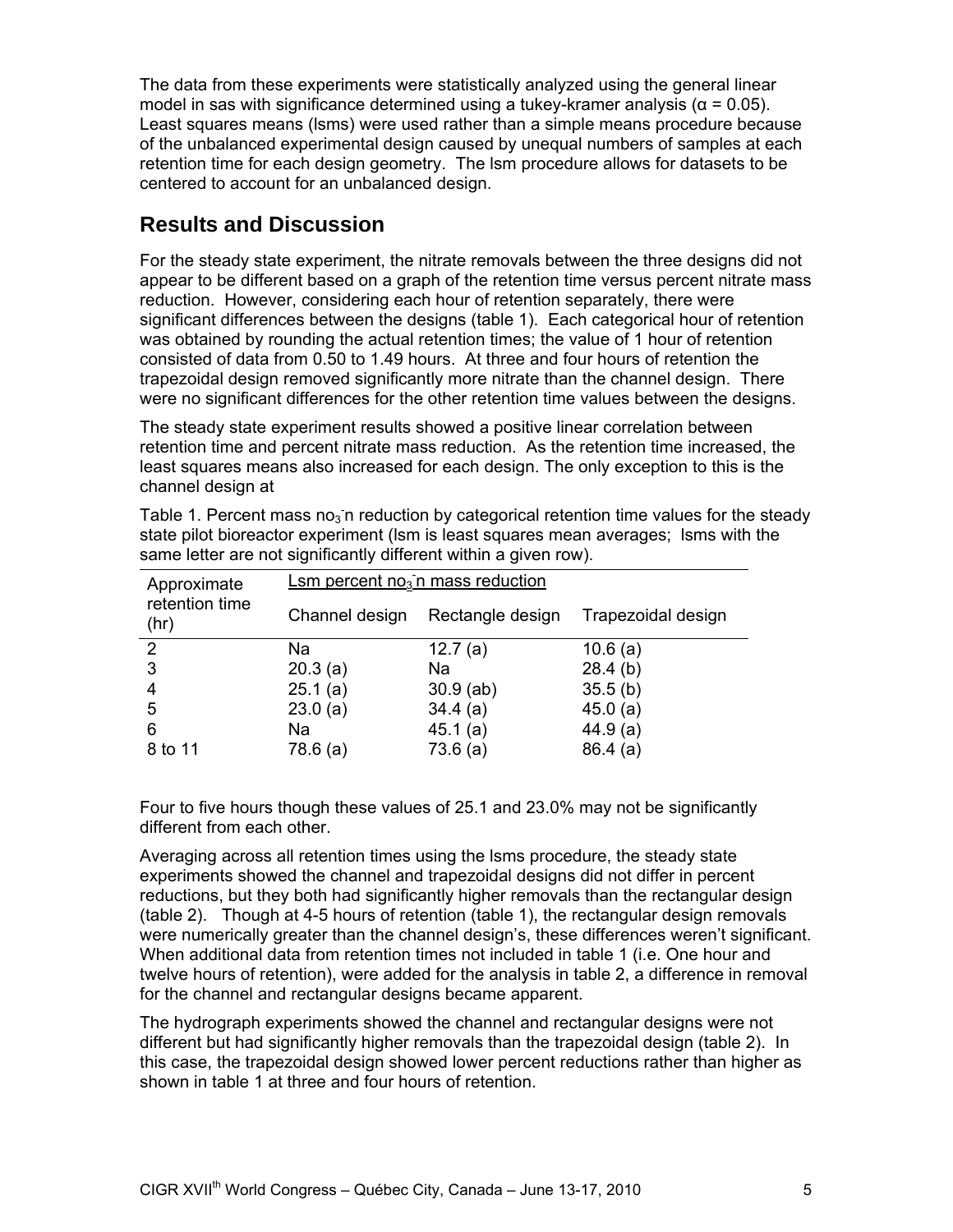When these percent mass removals were normalized by the hours of retention time (table 2), the steady state results indicated no difference in the designs while the hydrograph results indicated all the designs had significantly different percent reductions per hour. With the relatively rapid changes in retention time of the hydrograph tests, the rectangle design showed the best performance measured by percent per hour and the trapezoidal design the worst.

For steady state conditions, the trapezoidal design appeared to provide the highest numerical (non-significant) nitrate removal, however under the rapidly changing flow conditions inherent to drainage systems, this design might actually provide the least removal. Moreover, the trapezoid design's high removals under the steady state conditions were not significantly different from the channel design's removals. The rectangular design provided the lowest percent reduction (significant) for the steady state test but the highest percent per hour for the hydrograph test (significant). The channel design appeared to be the most consistent performer considering both experiments.

Table 2. Percent mass  $NO<sub>3</sub>$ <sup>-</sup>N reduction and percent reduction per hour of retention averaged over all retention times for two pilot bioreactor experiments (LSM is least squares mean averages over all retention times; LSMs with the same letter are not significantly different within a given column).

|                       | <b>Steady State Experiment</b> |                       | <b>Hydrograph Experiment</b> |                       |
|-----------------------|--------------------------------|-----------------------|------------------------------|-----------------------|
|                       | LSM of Mass                    | <b>LSM of Percent</b> | <b>LSM of Mass</b>           | <b>LSM of Percent</b> |
|                       | Percent                        | Reduction per         | Percent                      | Reduction per         |
|                       | Reduction (%)                  | Retention             | Reduction (%)                | Retention             |
|                       |                                | (%/hr)                |                              | (%/hr)                |
| Channel<br>Design     | 37.8(a)                        | 7.0(a)                | 99.0(a)                      | 10.1(b)               |
| Rectangle<br>Design   | 32.8(b)                        | 6.8(a)                | 111.6(a)                     | 13.5(a)               |
| Trapezoidal<br>Design | 38.7(a)                        | 7.9(a)                | 70.2(b)                      | 5.4 $(c)$             |

## **Conclusion**

Denitrification bioreactors are a new option for field-scale nitrate removal from agricultural drainage. Though various bioreactor design geometries have been implemented throughout the US Midwest and Canada, there has been no evaluation of design geometry effects on nitrate removal performance. Three pilot scale denitrification bioreactors were used to address the question regarding bioreactor geometry effects on performance.

Though there were significant differences in nitrate removal for the three cross-sectional designs at various retention times or during different experiments, it remained difficult to conclude whether one design was better than the others. The rectangular design appeared to have the highest nitrate removal during the hydrograph tests while the trapezoidal cross-section had higher numerical removal percentages at certain retention times. Overall, the channel design provided the most consistent results among all the tests. In designing a bioreactor it may be that it is far more important to design for the correct retention time and hydraulic properties than for a specific shape. With further work investigating full scale designs, knowledge of bioreactor performance will be increased and designs will continue to be improved.